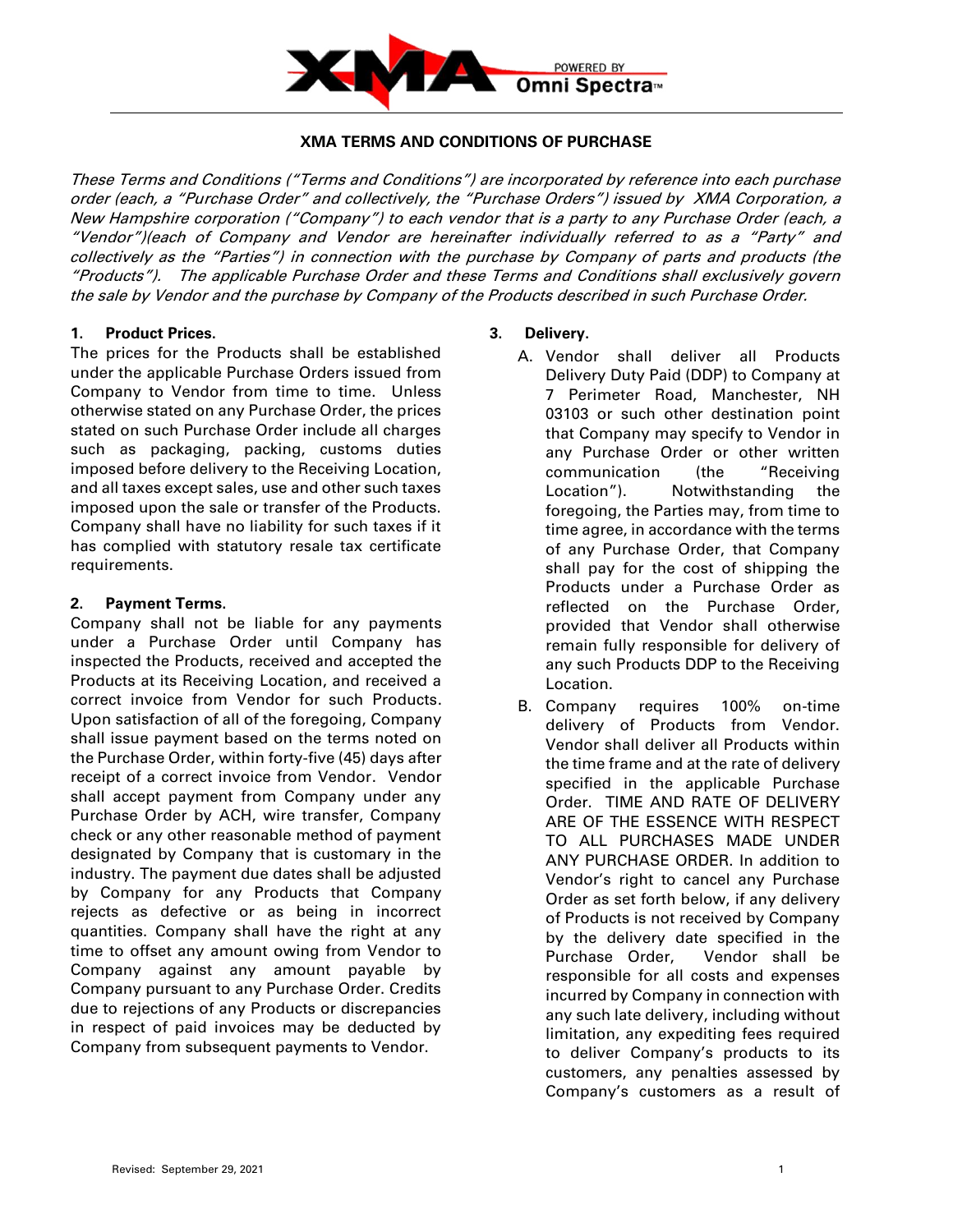such late delivery and any decrease in the pricing of Company's products to be paid by Company's customers in connection with such late delivery.

- C. Each and every shipment of Products under a Purchase Order shall be covered by a separate invoice. All invoices shall include the applicable Purchase Order number, Product number and Product unit price set forth on the applicable Purchase Order, as well as the Receiving Location and the total quantity of Products included in the shipment.
- D. Vendor shall deliver the exact quantity of Products set forth on the applicable Purchase Order. If Vendor delivers more or less than the exact quantity, Company may cancel and return all or part of the order without cost or liability. If Vendor delivers more than the exact quantity, Company may return any excess Products at Vendor's expense.
- E. Company may without cost or liability: (a) reschedule delivery of any Product upon at least twenty (20) days' written notice before the "delivery" date set forth on the applicable Purchase Order, or (b) cancel a Purchase Order, or any part of it, upon at least twenty (20) days' written notice before such "delivery" date.

# **4. Quality Management System.**

Company's Quality Management System is AS9100 registered. Accordingly, Company requires that Vendor provide and maintain a quality system that complies with the requirements of ISO9001 or AS9100, unless otherwise directed by Company in writing. Vendor shall immediately notify Company in writing if Vendor becomes non-compliant with Company's quality system requirements (e.g., loss of thirdparty certification). Vendor shall inspect all Products prior to shipment to ensure that all Products meet the exact and precise specifications, quality and other requirements of Company. Company may inspect the Products at all times and places (including Vendor's location) and in any event prior to acceptance at its Receiving Location. Company may, in its sole discretion and at Vendor's expense and risk (i) require Vendor to rework any Products that do not conform to all applicable specifications; or (ii) return any such Products to Vendor for credit, refund of purchase price or replacement. If Company elects to require

Vendor to rework any such Products, Vendor shall repair or replace any nonconforming Products within ten (10) days of receipt of such nonconforming Products from Company. Vendor hereby expressly agrees to assume all costs incurred by Company in connection with any non-conforming Products or shipments including, but not limited to, any labor, material, inspection and/or shipping costs from and to Vendor. Any non-conforming Product or changes in Product or process must be approved by Company in writing before shipping.

AS9100 places requirements on Company with respect to its agreements with external service providers (including Vendor). The terms and conditions of these requirements per AS9100D 8.4.3, including additional requirements imposed by Company on Vendor are listed below:

- A. Vendor shall maintain the proper identification and revision status specifications, drawings, process requirements, testing requirements, inspection/verification instructions, and other relevant technical data.
- B. Company reserves the right of final approval for all Products, specifications, materials, parts, components, services, methods, processes and equipment, and the final release of all Products and services.
- C. Company requires that all special processes required by any Purchase Order(s) must be performed by competent, qualified personnel.
- D. Company reserves the right to designate requirements for audit, verification or validation activities that Company or its customer intend to perform at Vendor's premises, including without limitation, site surveys.
- E. Company reserves the right to approve or specify any designs, tests, processes, materials, components, inspection plans, verifications (including without limitation, production process verifications), criteria for design and development required by Company from any Vendor, including without limitation, the types of tests conducted, the methodology for conducting such tests, and the calibration of any test equipment used in any such tests.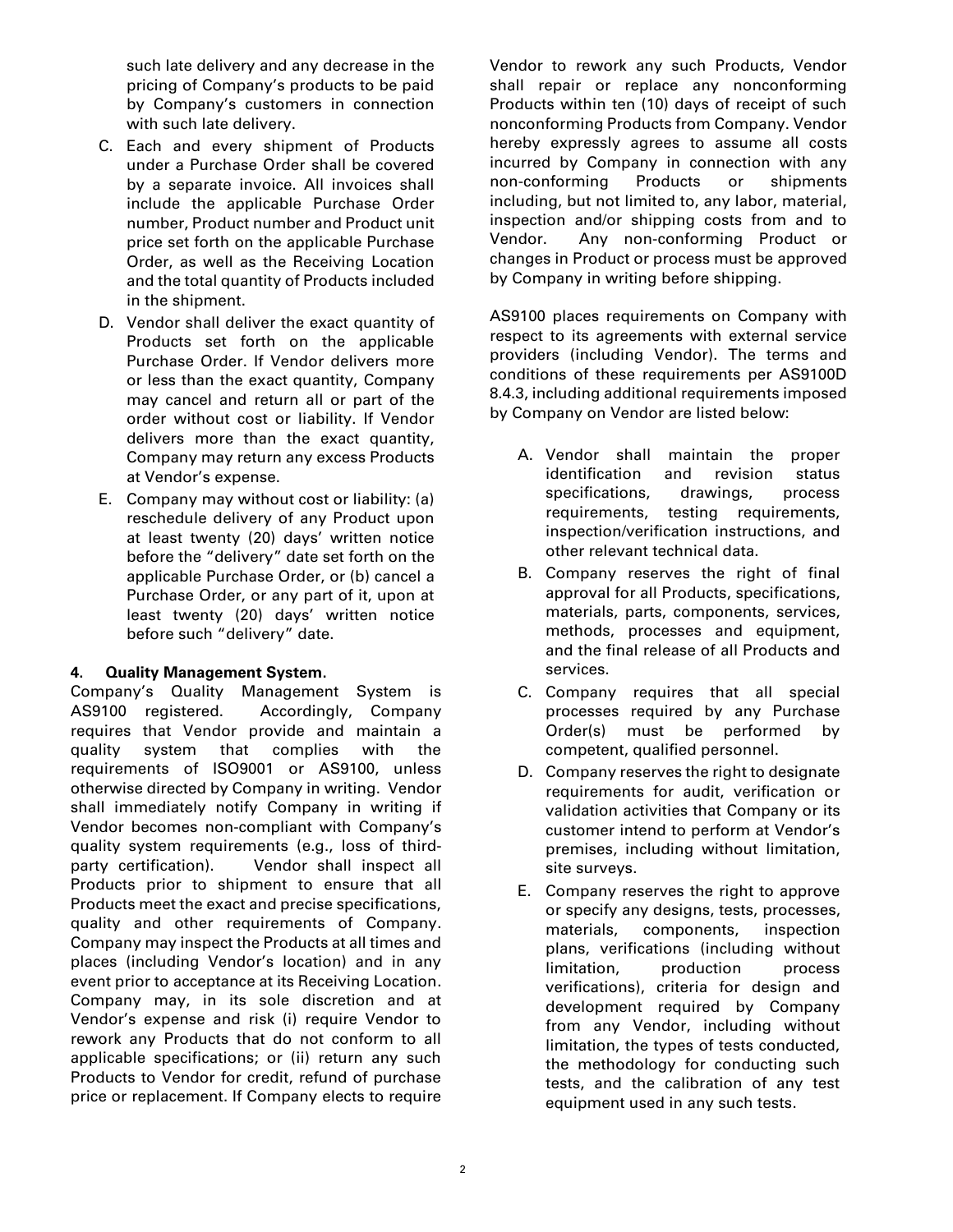- F. Company reserves the right to add, modify, approve or specify any special requirements, critical items, or key characteristics for any Products, services and/or processes.
- G. Company reserves the right to approve or specify the use of statistical techniques for Product acceptance and related instructions for acceptance by Company.
- H. Company reserves the right to require the need from Vendor to:
	- (i) Require that Vendor uses customerdesignated or approved vendors, including process sources (e.g., special processes).
	- (ii) Notify Company of nonconforming Products or services immediately upon discovery and obtain Company's prior written approval for nonconforming Product disposition.
	- (iii) Require Vendor to show evidence of processes to prevent the use of counterfeit or substitute components and parts.
	- (iv) Notify Company of all changes in any Products, including without limitation, any processes, components, parts, materials, changes of vendors, and changes of manufacturing facility locations.
	- (v) Flow down to the supply chain the applicable requirements including customer requirements.
	- (vi) Provide test specimens for design approval, inspection/verification, investigation, site surveys and/or auditing.
	- (vii)Retain all records associated with the Purchase Orders for a minimum of seven (7) years or as required by the terms of any Purchase Order or other applicable written agreement between the Parties. Company requires the disposition of such documents to be controlled in accordance with the requirements of all applicable Quality Management System documentation.
- I. Company reserves the right of audit and access by its representatives, its customers, and any regulatory authorities to all applicable records and applicable areas of all facilities, at any level of the

supply chain involved in any Products delivered under any Purchase Order, including without limitation site surveys.

- J. Company reserves the right to require and request evidence that Vendor provides training for its personnel (and maintains training records) to ensure its personnel are aware of:
	- (i) Their contribution to Product or service conformity.
	- (ii) Their contribution to Product safety.
	- (iii) The importance of ethical behavior.
	- (iv) The requirements of XMA's **Supplier [Code of Conduct](https://img1.wsimg.com/blobby/go/07273236-0ae8-4036-a334-e34e2fa74a63/downloads/XMA%20Corporation%20Supplier%20Code%20of%20Conduct.pdf?ver=1633015469468)** for all Company vendors.

## **5. Representation and Warranties.**

Vendor expressly warrants that all Products shall be of merchantable quality, free from defects in materials and workmanship, and fit for its intended use for Company's products. Vendor further represents and warrants that (a) all Products shall conform to the precise specifications, drawings, samples, and descriptions referred to in the applicable Purchase Order; (b) Vendor has the right to convey the Products to Company; (c) the Products are free of all liens and encumbrances; (d) Vendor has commercial general liability insurance of the type and in an amount not less than is customarily obtained by manufacturers of established reputation in respect of the same or similar products and sufficient to meet foreseeable liabilities in respect of the Products and under the Purchase Orders; (e) the Products do not and will not infringe the patent, copyright, trademark, trade secret, trade dress, or other intellectual property rights of any person, firm, or corporation anywhere in the world, and Vendor is unaware of any pending or threatened, claims, or litigation based upon Vendor's infringement of any such rights in respect of the Products; (f) all Products supplied and work performed under the Purchase Orders shall comply with all applicable United States and foreign laws and regulations including, but not limited to, emission and safety standards, OSHA, Consumer Product Safety Act, the Fair Labor Standards Act of 1938 (29 U.S.C. 201-219), The Toxic Substance Control Act of 1976 (15 U.S.C. 2601), the requirements of ISO9001 or AS9100, all laws restraining the use of convict labor, state right-to-know laws and regulations and worker's compensation laws and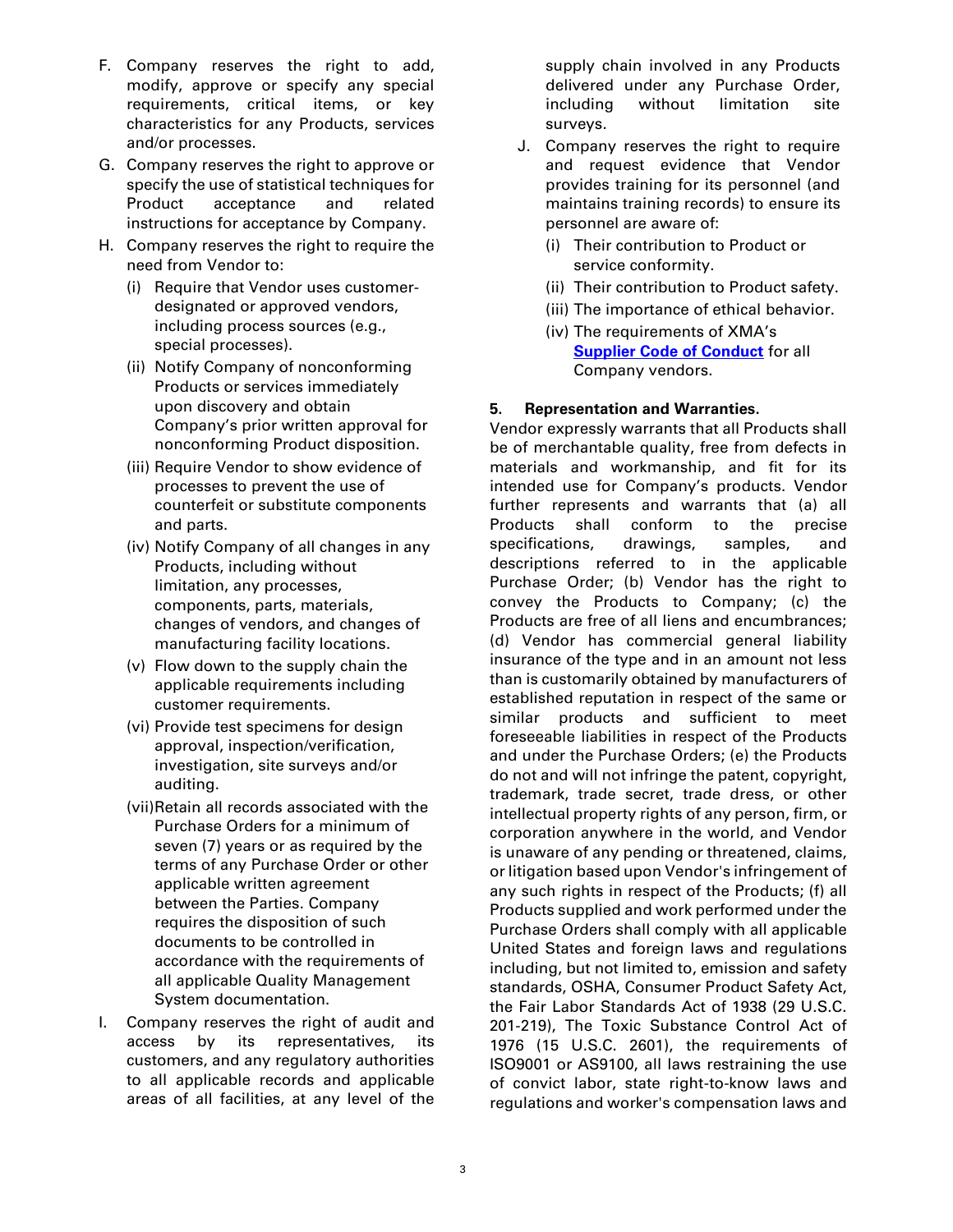(g) no counterfeit or substitute parts or components have been used in the manufacture of any Products delivered under any Purchase Order. If applicable (per flow down on Company's Purchase Order), Vendor further represents and warrants that all Products and shipments of Products: (a) shall be accompanied by a Certificate of Compliance stating that: "All 'Specialty Metals' used in items supplied against this Purchase Order must comply with the requirements of DFARS 252.255-7014, Alt. 1 'Preference of Specialty Metals.' This requirement shall flow down to all subcontractors and purchase orders at each tier of supplier."; (b) shall comply with all United States export control laws, rules, and regulations applicable to the manufacture, sale, distribution, and re-export of the Products including, without limitation, to the extent applicable, the Export Administration Act of 1979 and the Export Administration Regulations promulgated thereunder, the Arms Export Control Act of 1976, the International Traffic in Arms Regulations (ITAR), and the Foreign Corrupt Practices Act; (c) shall not use or incorporate any Substance of Any High Concern (SHVC's) in its manufacturing processes under the Regulation (EC) NO.1907/2006 of the European Parliament and of the Council as identified in the 17 January 2017 update; and (d) shall disclose the use of certain conflict metals originating from the Democratic Republic of the Congo and any adjoining country to be in compliance with the Dodd-Frank Wall Street Reform and Consumer Protection Act. Vendor further represents and warrants that it has taken all technical and organizational measures necessary to protect the information technology systems and data used in connection with the design, specifications, parts, components and processes used to manufacture the Products, as well as all other confidential information and intellectual property rights of Company. Without limiting the foregoing, Vendor has used reasonable efforts to establish and maintain, and have established, maintained, implemented and complied with, reasonable information technology, information security, cyber security and data protection controls, policies and procedures (e.g., compliance with the National Institute of Standards and Technology (NIST) approved-methods), including oversight, access controls, encryption, technological and physical safeguards and business continuity/disaster recovery and security plans that are designed to protect against and prevent breach, destruction, loss, unauthorized distribution, use, access, disablement, misappropriation or modification, or other compromise or misuse of or relating to any such information or data Company and/or the Products. All representations and warranties set forth in this Section 5 shall survive delivery, inspection, payment and termination of the applicable Purchase Order, and shall run to Company, its customers, affiliates, successors and assigns.

#### **6. Vendor's Compliance with Laws and Company's Code of Conduct.**

In addition to the foregoing representations and warranties, Vendor covenants and agrees that it and its employees, agents, representatives and affiliates, shall comply with (a) all laws applicable to its performance of its obligations under any Purchase Order, including all laws applicable to the manufacture, sale, import, export and distribution of the Products, and (b) XMA's **[Supplier Code of Conduct](https://img1.wsimg.com/blobby/go/07273236-0ae8-4036-a334-e34e2fa74a63/downloads/XMA%20Corporation%20Supplier%20Code%20of%20Conduct.pdf?ver=1633015469468)**. Vendor must provide evidence of compliance with such laws to Company at such time as Company may reasonably request.

# **7. Audit Rights.**

Vendor is responsible for keeping accurate and reasonable records related to its performance and obligations under each Purchase Order. In particular, records will be kept documenting any price, cost or budget computations required under the Purchase Orders. Vendor agrees that Company or its duly authorized representative has the right to audit any directly pertinent books, documents, papers and records related to transactions and/or performance of these Terms and Conditions and/or any Purchase Order, subject to such persons as will have access to such materials first executing a Nondisclosure Agreement mutually acceptable to Company and Vendor, each acting reasonably. Vendor shall make available to Company or its agents all such records and documents for audit on Vendor's premises during regular and reasonable working hours within ten (10) business days of a written request for availability accompanied by the signed Nondisclosure Agreement. Vendor agrees to either:

- A. allow Company to make and retain copies of those documents useful for documenting the audit activity and results, or
- B. sequester the original or copies of those documents Company identifies for later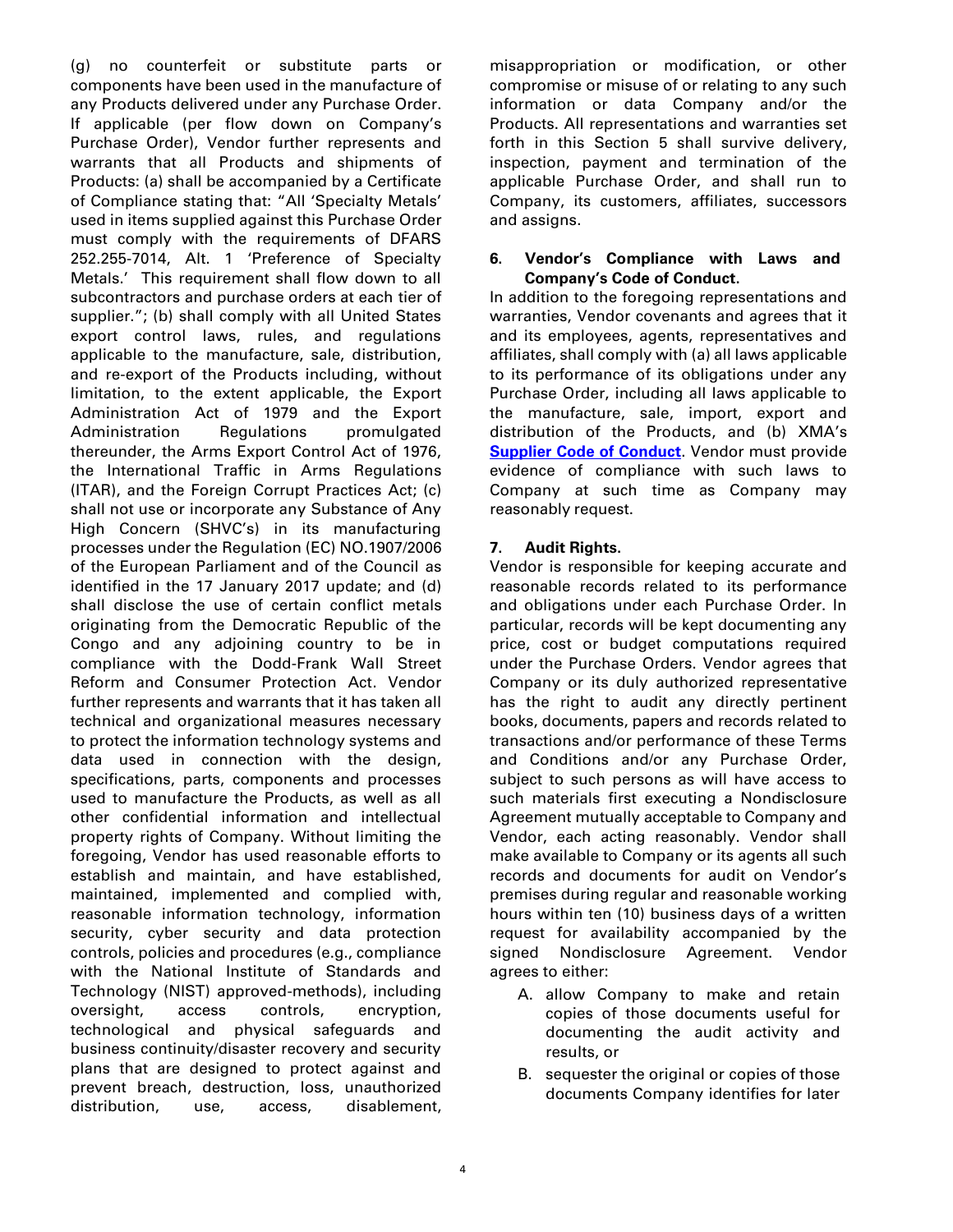access by Company. Vendor further agrees to disclose within ninety (90) days of receipt any independent auditors' reports, which bear directly on the performance or administration of any Purchase Order.

# **8. Indemnification; Warranty Disclaimer.**

Vendor shall defend, indemnify and hold Company, its employees, agents, affiliates, officers, directors, shareholders, and customers harmless from and against any and all claims howsoever arising, whether sounding in tort (including personal injury or any property damage), contract, warranty, or otherwise, and all liabilities, losses, damages, and expenses, including without limitation attorney's fees and court costs, arising from or related to: (i) any breach or failure of the covenants, warranties, representations, and commitments of Vendor contained in these Terms and Conditions or any Purchase Order; (ii) the manufacture, delivery, and sale of the Products; (iii) the costs and expenses incurred by Company due to any defects in or late delivery of the Products; (iv) any and all liability, loss or damage, cost or expense (including court costs and reasonable attorneys' fees) arising out of or resulting from use of any Products and/or (v) any actual or claimed trademark, patent, trade secret, trade dress, or copyright infringement based on any purchase, use, offer for sale, or sale of the Products. The foregoing defense, indemnification and hold harmless obligations shall survive delivery, inspection, payment and termination of the applicable Purchase Order, and shall run to Company, its customers, affiliates, successors and assigns. Company shall give Vendor written notice of any breach of warranty promptly after Company's discovery thereof and shall, within a reasonable time period of receiving notice of any indemnified claim (but not to exceed the greater of thirty (30) days from notice), notify Vendor of any such indemnified claim.

# **9. Limitation of Liability.**

Except for (a) any breach of the confidentiality covenants under these Terms and Conditions or any other written agreement between Company and Vendor; and/or (b) damages for which Vendor becomes liable to indemnify Company under this Section 8 above; in no event shall either Party be liable to the other for incidental, exemplary, indirect, special, punitive or consequential damages.

## **10. Termination; Remedies.**

Without limiting Company's rights or remedies at law or in equity for breach by Vendor of any provisions of these Terms and Conditions or any Purchase Order, Company shall have the right to terminate, partially terminate, reject or partially reject any delivery of Products under, and/or vary the delivery terms under, any Purchase Order, immediately upon written notice to Vendor of the occurrence of any of the following conditions: (a) Vendor fails to ship any Products on the "delivery" date indicated on the front of the Purchase Order; (b) Any Products do not conform to applicable descriptions or specifications; (c) Vendor fails to comply with any other material provision of the Purchase Order or these Terms and Conditions; (d) Vendor assigns the Purchase Order in violation of these Terms and Conditions; (e) Vendor becomes insolvent or makes an assignment for the benefit of creditors or a receiver or similar officer is appointed to take charge of all or part of Vendor's assets; or (f) Company's awareness of any actual or potential claim, liability, loss, and/or damage for which Vendor may owe Company a duty of indemnification under these Terms and Conditions (as solely determined by Company) and related in any way to the purchase, use, importation, offer for sale, or sale of any Products. Vendor hereby agrees and acknowledges that any breach of the representations, warranties and/or covenants set forth in these Terms and Conditions could cause substantial and irreparable harm to Company's business which may not adequately be compensated by money damages alone. Accordingly, in addition to and without limitation of any other remedy that may be available to Company for breach of any such representations, warranties or covenants, Company shall have the right to seek injunctive or other equitable relief available to Company. All rights and remedies conferred by these Terms and Conditions and/or any Purchase Order, by any other instrument or by law are cumulative and may be exercised singularly or concurrently.

## **11. Confidentiality.**

All non-public, confidential or proprietary information, including but not limited to, each Party's product plans, designs, costs, prices and names, finances, marketing plans, business opportunities, pricing, sales data, prospects and customer lists and information, order history, personnel, research, development, intellectual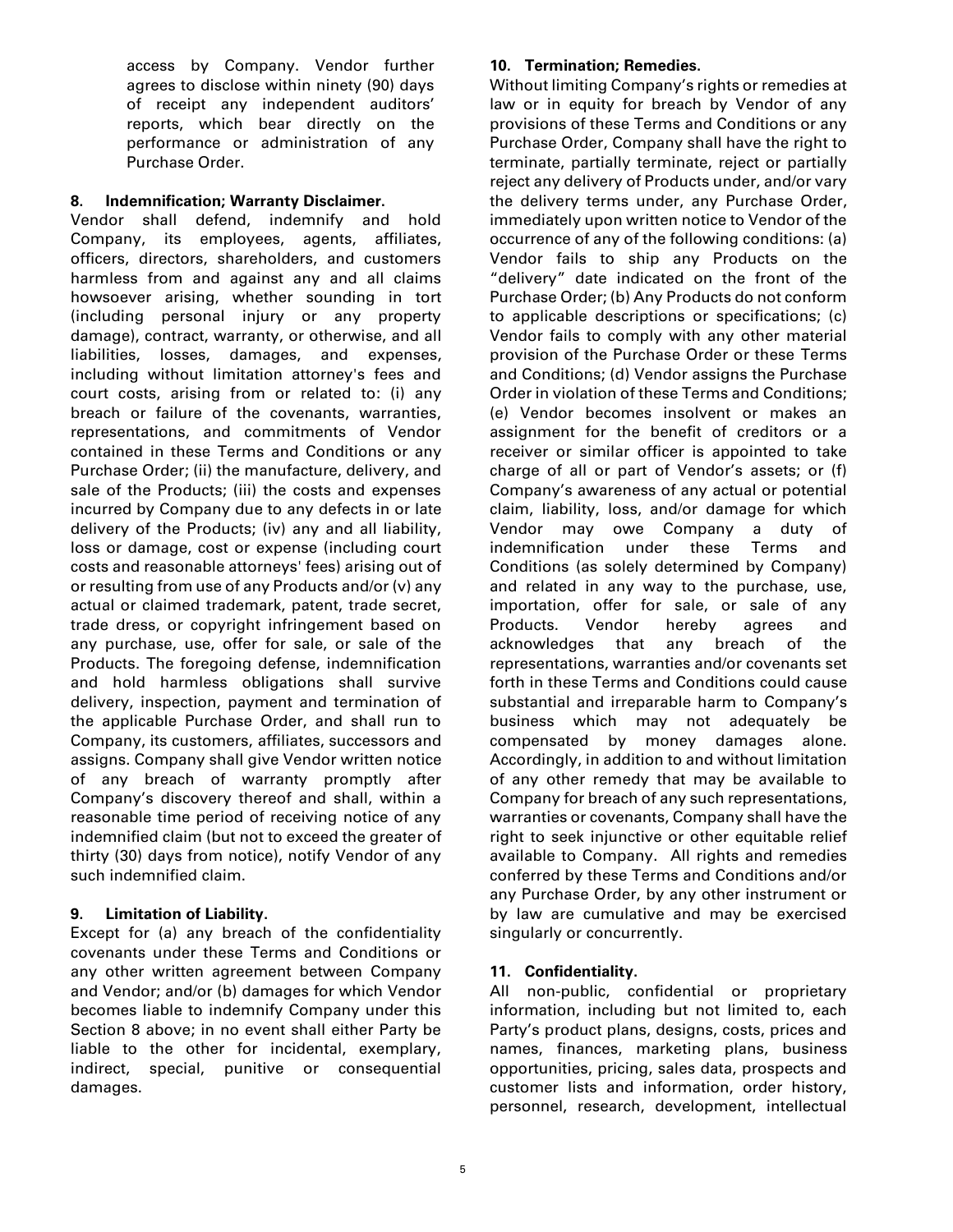property, methods, processes, specifications, trade secrets or know-how (the "Protected Data"), which is not generally known and which one Party (the "Providing Party") provides to the other (the "Nonproviding Party") in connection with any Purchase Order, shall be deemed confidential and proprietary to the Providing Party, and will be held in confidence by the Non-providing Party, and will not be utilized for the latter's benefit or disclosed by the latter to others, except if such information (a) was generally known to the public other than by reason of disclosure by the Non-Providing Party in violation of these Terms and Conditions; (b) was independently known to the Non-Providing Party prior to disclosure by the Providing Party, as demonstrated by clear and convincing documentation in the Non-Providing Party's files; or (c) was independently developed by a third person, who disclosed it to the Non-Providing Party as demonstrated by clear and convincing documentation in the Non-Providing Party's files. In the event of any dispute arising from or relating to Protected Data, the burden of proof in establishing any of the foregoing shall be on the Non-Providing Party.

#### **12. Contractual Relationship.**

It is understood and agreed that Vendor and Company are, and at all times shall remain, independent contractors and no partnership or joint venture is intended or implied by the undertakings set forth in any Purchase Order or these Terms and Conditions. At no time shall either Party represent to any third party that it is the agent of the other. In no event shall either Party at any time have authority to make any contracts, commitments or undertake any obligations on behalf of the other Party. Without limiting the foregoing, Company and Vendor each agree that they will not represent to any person that it acts for or on behalf of the other or make use of the other's name, or advertise its relationship with the other, without express written consent in each instance.

#### **13. Confidentiality of Purchase Orders.**

Neither Party may disclose the terms of any Purchase Order to any other Party (other than Company's and Vendor's respective legal and other advisors involved in negotiating any Purchase Order) without the other Parties' prior written consent.

## **14. Assignment.**

Vendor may not assign or delegate any Purchase Order, or any obligation or right under it (the word "assign" to include without limitation, any assignment by operation of law), without Company's prior written consent. Company may engage or contract with any affiliate hereof to perform the obligations or enjoy the rights created under any Purchase Order or assign any provisions thereof to any affiliate.

### **15. Binding on Successors.**

Each Purchase Order and these Terms and Conditions shall be binding upon the Parties hereto, their successors in interest and assigns.

#### **16. Entire Agreement; Amendment.**

These Terms and Conditions and all Purchase Orders issued by Vendor shall comprise all of the agreements of the Parties in the respect to the subject matter hereof. All prior quotations, proposals, promises, representations, discussions, negotiations, communications or understandings concerning the same shall be of no further force and effect. No modification, amendment, extension, renewal, rescission, termination or waiver of any of the provisions contained herein, or any future representation, promise or condition in connection with the subject matter hereof, shall be binding upon either Party unless agreed to in writing and signed by an authorized officer on behalf of each Party.

## **17. Choice of Law/Jurisdiction.**

Each Purchase Order shall be governed by the laws of the state of New Hampshire, without reference to its conflicts or choice of law rule or principle that might otherwise refer construction or interpretation of any Purchase Order and/or these Terms and Conditions to the substantive law of another jurisdiction. The Parties agree that any action hereon shall be brought exclusively in a state or federal court of proper subject matter jurisdiction, located within New Hampshire, or in any court to which an appeal from a New Hampshire situated court can be taken. Each Party irrevocably designates the Secretary of the State of New Hampshire as its agent for service of process in any action between the Parties arising out of any Purchase Order and/or these Terms and Conditions. The Parties hereby opt out of the Convention for the Sale of International Goods (CISG).

#### **18. Captions and Headings.**

Captions and paragraph headings are for ease of reference only and shall not be referred to in